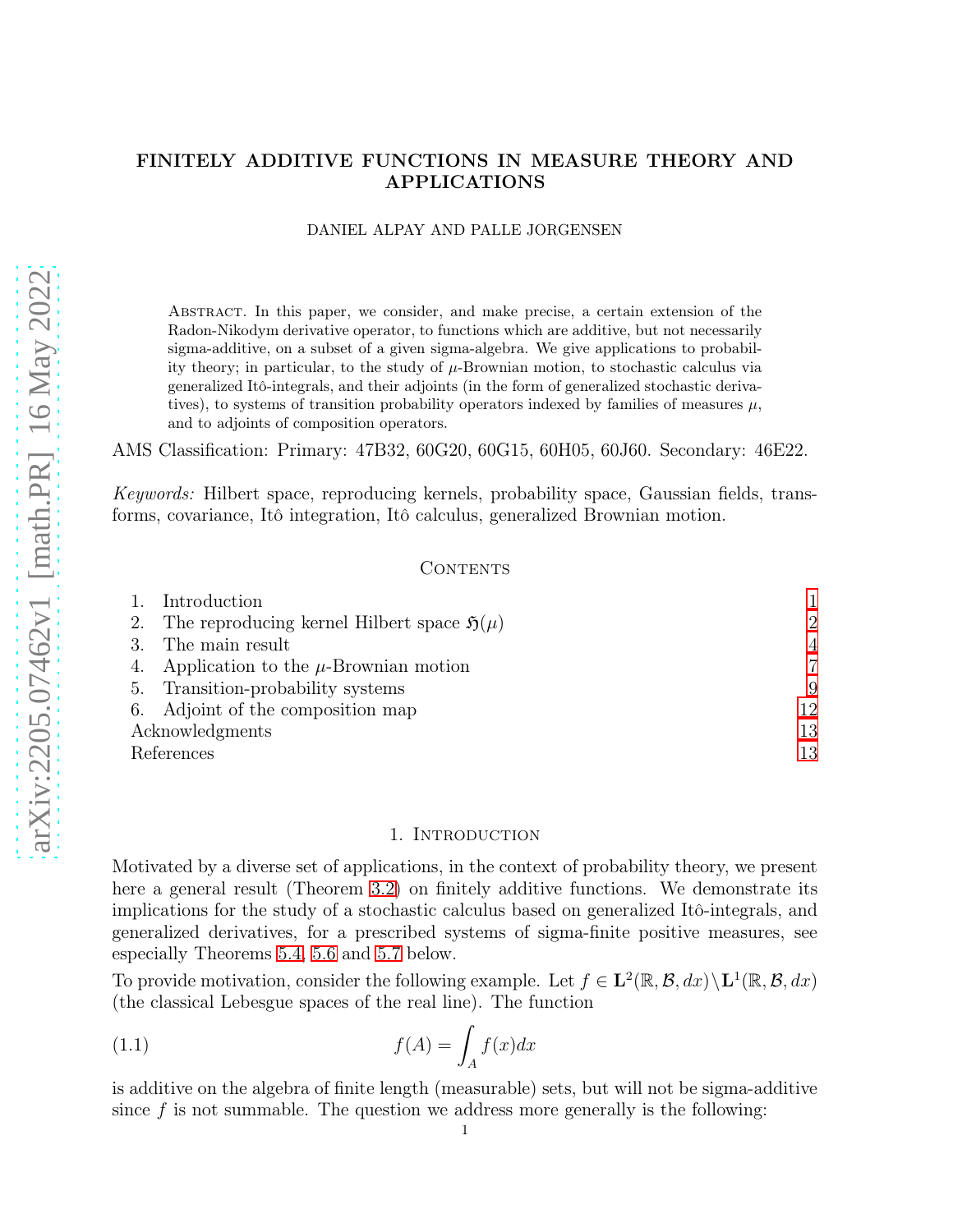Question 1.1. Given a measure space  $(X, \mathcal{F}, \mu)$ , where  $\mu$  is sigma-finite, define  $\mathcal{F}^{\text{fin}}$ to be the family of sets of finite measure for  $\mu$ . The question is to give an intrinsic characterization of the functions of the form

<span id="page-1-1"></span>(1.2) 
$$
M(A) = \int_A f(x) \mu(dx), \quad A \in \mathcal{F}^{\text{fin}},
$$

where  $f \in \mathbf{L}^2(X, \mathcal{F}, \mu)$ .

We note that  $\mathcal{F}^{\text{fin}}$  generates  $\mathcal{F}$  (in the sense that  $\mathcal{F}$  is the smallest sigma-algebra containing  $\mathcal{F}^{\text{fin}}$ ). This problem was first suggested, and discussed briefly, by S.D. Chatterji in [\[9\]](#page-13-0), in dealing with cases when the derivative need not be assumed summable. The motivation in that paper was the theory of convergence of martingales. Our motivation comes from the theory of composition operators. Consider a measure space  $(X, \mathcal{F})$ , an endomorphism  $\sigma$  of X, and a sigma-finite measure  $\mu$  which is  $\sigma$ -invariant:

$$
\mu \circ \sigma^{-1} = \mu,
$$

meaning that

<span id="page-1-3"></span><span id="page-1-2"></span>
$$
\mu(A) = \mu(\sigma^{-1}(A)), \quad A \in \mathcal{F}.
$$

It follows that the composition map S:

$$
(1.4) \t\t f \mapsto f \circ \sigma
$$

is an isometry from  $\mathbf{L}^p(X,\mathcal{F},\mu)$  into itself for  $p\in[1,\infty)$ . As we will illustrate in Section [6](#page-11-0) in the case  $p = 2$ , the computation of the adjoint  $S^*$  involves the extension of the Radon-Nikodym theorem considered here.

The problem addressed in the present work is further motivated by a key idea from Itô calculus; in particular, on the fact that the Itô-integral is based on  $L^2$  theory. Following for example [\[13,](#page-13-1) [14,](#page-13-2) [19\]](#page-13-3) one notes that the Itô-integral takes the form of an isometry between the respective  $L^2$ -spaces. This is true also for the extension of Itô's theory which is based on a version of Brownian motion, or the Wiener process,  $W^{(\mu)}$  governed by an arbitrary sigma-finite measure  $\mu$ , as opposed to the more familiar case of Lebesgue measure; see Section [4](#page-6-0) below. Denoting by  $V_{\mu}$  the Itô-isometry calculated from  $W^{(\mu)}$ , it is then natural to view the adjoint operator  $V^*_{\mu}$  (now a co-isometry) as a generalized derivative operator. But this entails a separate  $L^2$  approach for such a generalized derivative; so one not relying on more familiar notions of Radon-Nikodym derivatives for  $\mu$ . Here we present such a theory, accompanied with applications which in turn entail a new stochastic analysis based on families of sigma-finite measures, and their associated Itô-calculus.

Overview.The paper consists of five sections besides the introduction. In Section [2](#page-1-0) we review some properties of the reproducing kernel Hilbert space with reproducing kernel  $\mu(A \cap B)$ , where  $\mu$  is a sigma-finite measure and A, B run in  $\mathcal{F}^{\text{fin}}$ . The main result of the paper is proved in Section [3.](#page-3-0) In the last three sections we consider applications, to the  $\mu$ -Brownian motion, transition probability systems and adjoint of composition operators respectively.

## 2. THE REPRODUCING KERNEL HILBERT SPACE  $\mathfrak{H}(\mu)$

<span id="page-1-0"></span>In preparation to Theorem [3.2,](#page-3-1) we recall the definition of the reproducing kernel Hilbert space associated to a sigma-finite measure and some of its properties. We refer to  $\left[4, 5\right]$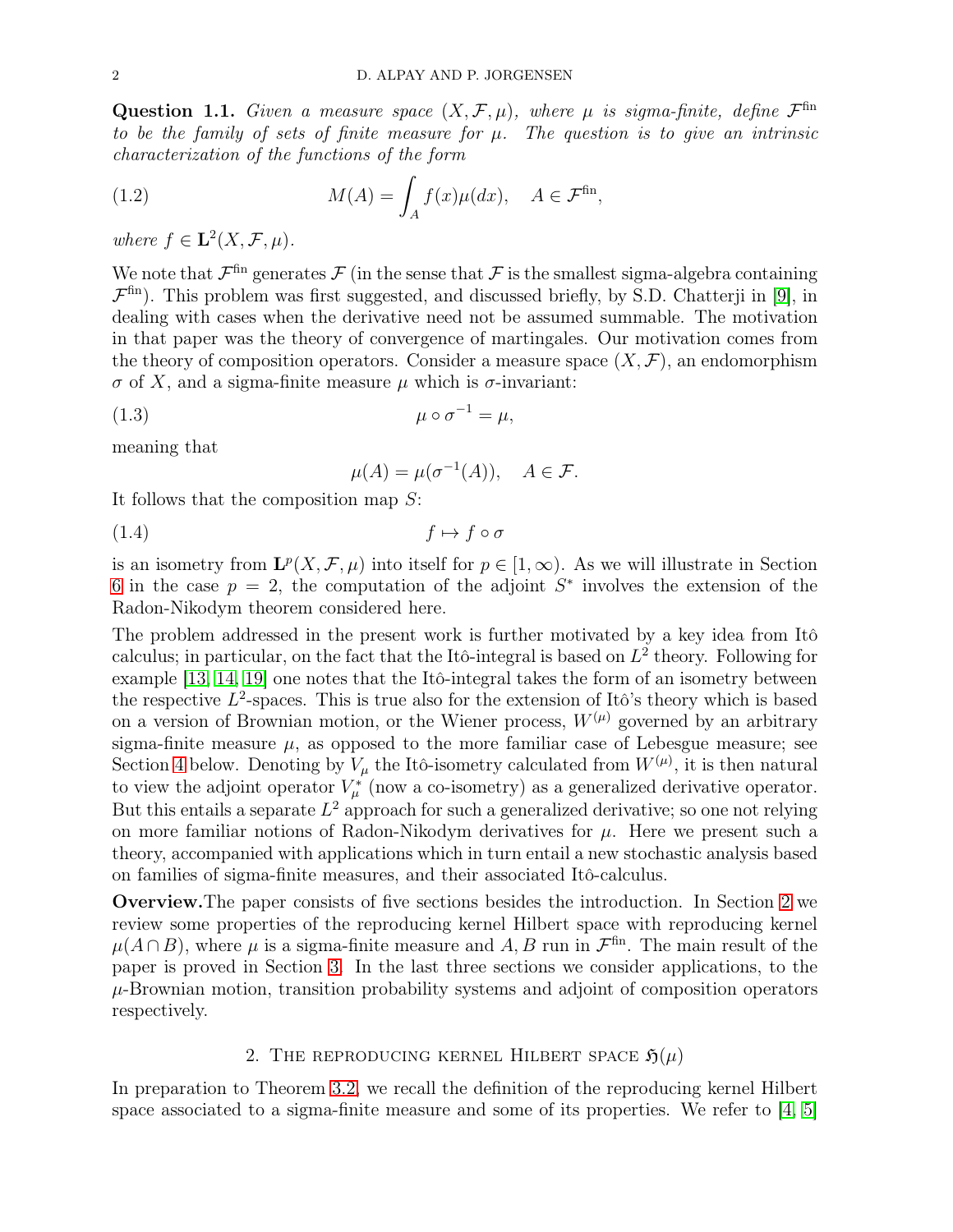for further details. With the notation of the introduction, we have the following result, see  $|5|$ .

<span id="page-2-1"></span>**Theorem 2.1.** The function  $K^{(\mu)}(A, B) = \mu(A \cap B)$  is positive definite on  $\mathcal{F}^{\text{fin}}$  and the associated reproducing kernel Hilbert space consists of the functions of the form [\(1.2\)](#page-1-1), where  $f \in L^2(X, \mathcal{F}, \mu)$ , with norm  $||M|| = ||f||_2$  (where  $||f||_2$  denotes the norm of f in  $\mathbf{L}^{2}(X, \mathcal{F}, \mu).$ 

**Definition 2.2.** We denote by  $\mathfrak{H}(\mu)$  the reproducing kernel Hilbert space with reproducing kernel  $\mu(A \cap B)$ ,  $A, B \in \mathcal{F}^{\text{fin}}$ .

It follows from [\(1.2\)](#page-1-1) that  $M(A) = 0$  when  $\mu(A) = 0$ . When  $\mu(X) < \infty$ , M is a signed measure and the function f is equal to the Radon-Nikodym derivative  $\frac{dM}{d\mu}$ . This latter interpretation fails when  $\mu$  is not finite, and we will see in Theorem [3.2](#page-3-1) another characterization of M.

The following lemma will be used in the proof of Theorem [3.2.](#page-3-1)

<span id="page-2-0"></span>**Lemma 2.3.** Let  $B_1, \ldots, B_J \in \mathcal{F}^{\text{fin}}$ , and let  $c_1, \ldots, c_J \in \mathbb{C}$ . The sum  $\sum_{j=1}^J b_j 1_{B_j}$  can be rewritten in the form  $\sum_{n=1}^{N} a_n 1_{A_n}$  where the sets  $A_n$  are pairwise disjoint.

*Proof.* The proof is a repeated use of the formula  $A = (A \ B) \cup (A \cap B)$ . We use induction. For  $N = 2$ , one writes

$$
b_1 1_{B_1} + b_2 1_{B_2} = c_1 (1_{B_1 \setminus B_2} + 1_{B_1 \cap B_2}) + c_2 (1_{B_2 \setminus B_1} + 1_{B_2 \cap B_1})
$$
  
=  $c_1 1_{B_1 \setminus B_2} + c_2 1_{B_2 \cap B_1} + (c_1 + c_2) 1_{B_1 \cap B_2}$ .

Assuming the result true at rank  $J$  we have

$$
\sum_{j=1}^{J+1} b_j 1_{B_j} = \sum_{m=1}^{J} b_j 1_{B_j} + b_{J+1} 1_{B_{J+1}}
$$
\n
$$
= \sum_{n=1}^{N} a_n 1_{A_n} + b_{J+1} 1_{B_{J+1}}
$$
\n
$$
= \sum_{n=1}^{N} a_n 1_{A_n \setminus B_{J+1}} + \sum_{n=1}^{N} a_n 1_{A_n \cap B_{J+1}} + b_{J+1} 1_{B_{J+1} \setminus \bigcup_{n=1}^{N} A_n} + b_{J+1} 1_{B_{J+1} \cap \bigcup_{n=1}^{N} A_n} )
$$
\n
$$
= \sum_{n=1}^{N} a_n 1_{A_n \setminus B_{J+1}} + \sum_{n=1}^{N} a_n 1_{A_n \cap B_{J+1}} + b_{J+1} 1_{B_{J+1} \setminus \bigcup_{n=1}^{N} A_n} + \sum_{n=1}^{N} b_{J+1} 1_{B_{J+1} \cap A_n}
$$
\n
$$
= \sum_{n=1}^{N} a_n 1_{A_n \setminus B_{J+1}} + \sum_{n=1}^{N} (a_n + b_{J+1}) 1_{A_n \cap B_{J+1}} + b_{J+1} 1_{B_{J+1} \setminus \bigcup_{n=1}^{N} A_n}.
$$

The following result is a special case of the characterization of the elements of a reproducing kernel Hilbert space; see e.g. [\[7\]](#page-12-4).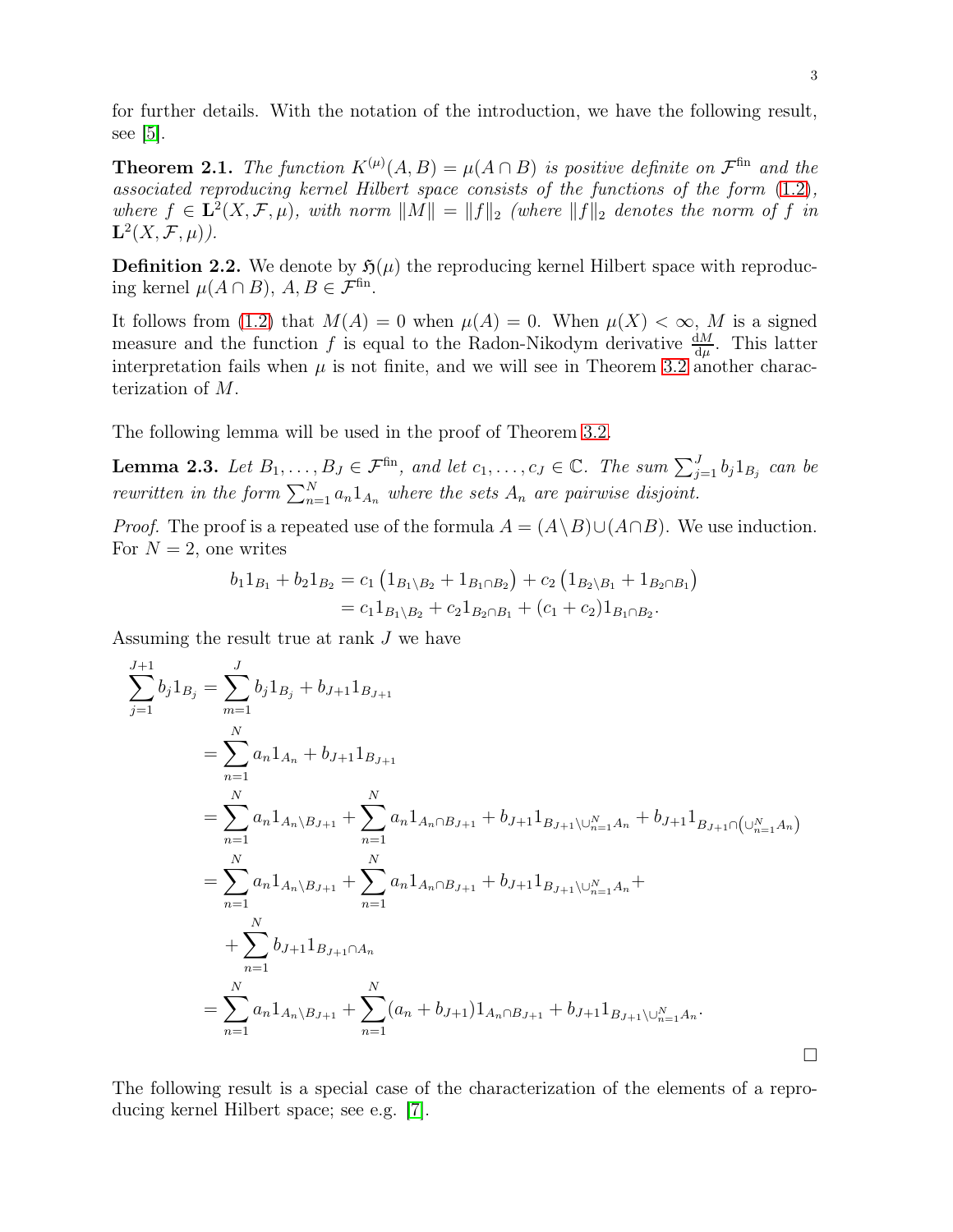<span id="page-3-2"></span>**Theorem 2.4.** A function M defined on  $\mathcal{F}^{\text{fin}}$  belongs to  $\mathfrak{H}(\mu)$  with norm less or equal to  $\sqrt{C}$  if and only if the kernel

$$
\mu(A \cap B) - \frac{1}{C}M(A)\overline{M(B)}
$$

<span id="page-3-0"></span>is positive definite on  $\mathcal{F}^{\text{fin}}$ .

#### 3. The main result

Let as above  $\mathcal F$  be a sigma-algebra on a set X, let  $\mu$  be a sigma-finite measure, and let  $\mathcal{F}^{\text{fin}}$  denote the sets of finite measure for  $\mu$ . In [\[9\]](#page-13-0) the following problem was considered:

**Problem 3.1.** Given is a complex-valued additive function M on  $\mathcal{F}^{\text{fin}}$  which is absolutely continuous with respect to  $\mu$  in the sense that:

<span id="page-3-4"></span><span id="page-3-3"></span>
$$
\forall A \in \mathcal{B}^{\text{fin}}, \quad \mu(A) = 0 \implies M(A) = 0.
$$

The problem was to characterize M in alternative ways.

<span id="page-3-1"></span>Theorem 3.2. The following three conditions are equivalent: (1) There exists  $h \in \mathbf{L}^2(X, \mathcal{F}, \mu)$  such that

(3.1) 
$$
M(A) = \int_A h(x) \mu(dx), \quad A \in \mathcal{F}^{\text{fin}}.
$$

(2) There exists a constant  $C < \infty$  such that, for every  $N \in \mathbb{N}$  and every family  $A_1, \ldots, A_N$  of pairwise disjoint elements in  $\mathcal{F}^{\text{fin}}$ , it holds that

(3.2) 
$$
\sum_{n=1}^{N} \frac{|M(A_n)|^2}{\mu(A_n)} \leq C.
$$

$$
(3) M \in \mathfrak{H}(\mu).
$$

The proof of the equivalence between (1) and (2) is outlined in [\[9,](#page-13-0) Theorem 6, p. 17] for  $p \in (1,\infty)$ . Here, for  $p=2$ , we prove this equivalence and add the equivalence with (3). The difference with the arguments in [\[9,](#page-13-0) pp. 17-18] is that we do not prove directly that  $(2)$  implies  $(1)$ , but that  $(2)$  implies  $(3)$ , and then prove that  $(3)$  implies  $(1)$ . The case of general  $p \in (1,\infty)$  is recalled below (see Theorem [3.5\)](#page-5-0).

*Proof of Theorem [3.2.](#page-3-1)* We first show that (1) implies (2). Assume (1) holds. Let  $A \in \mathcal{F}^{\text{fin}}$ . By Cauchy-Schwarz inequality we have

$$
|M(A)|^2 = |\int_X 1_A(x)(1_A(x)h(x))\mu(dx)|^2
$$
  
\n
$$
\leq \left(\int_X 1_A^2(x)\mu(dx)\right) \left(\int_X 1_A^2(x)|h(x)|^2\mu(dx)\right) = \mu(A) \int_A |h(x)|^2\mu(dx).
$$

Thus, for  $A_1, \ldots, A_N$  pairwise disjoint elements of  $\mathcal{F}^{\text{fin}}$ , we can write:

$$
\sum_{n=1}^{N} \frac{|M(A_n)|^2}{\mu(A_n)} \le \sum_{n=1}^{N} \int_{A_n} |h(x)|^2 dx \le \int_{X} |h(x)|^2 dx,
$$

so that  $(2)$  holds. Assuming  $(2)$ , in order to prove  $(3)$  we will show that the kernel

$$
\mu(A \cap B) - \frac{M(A)M(B)}{C}
$$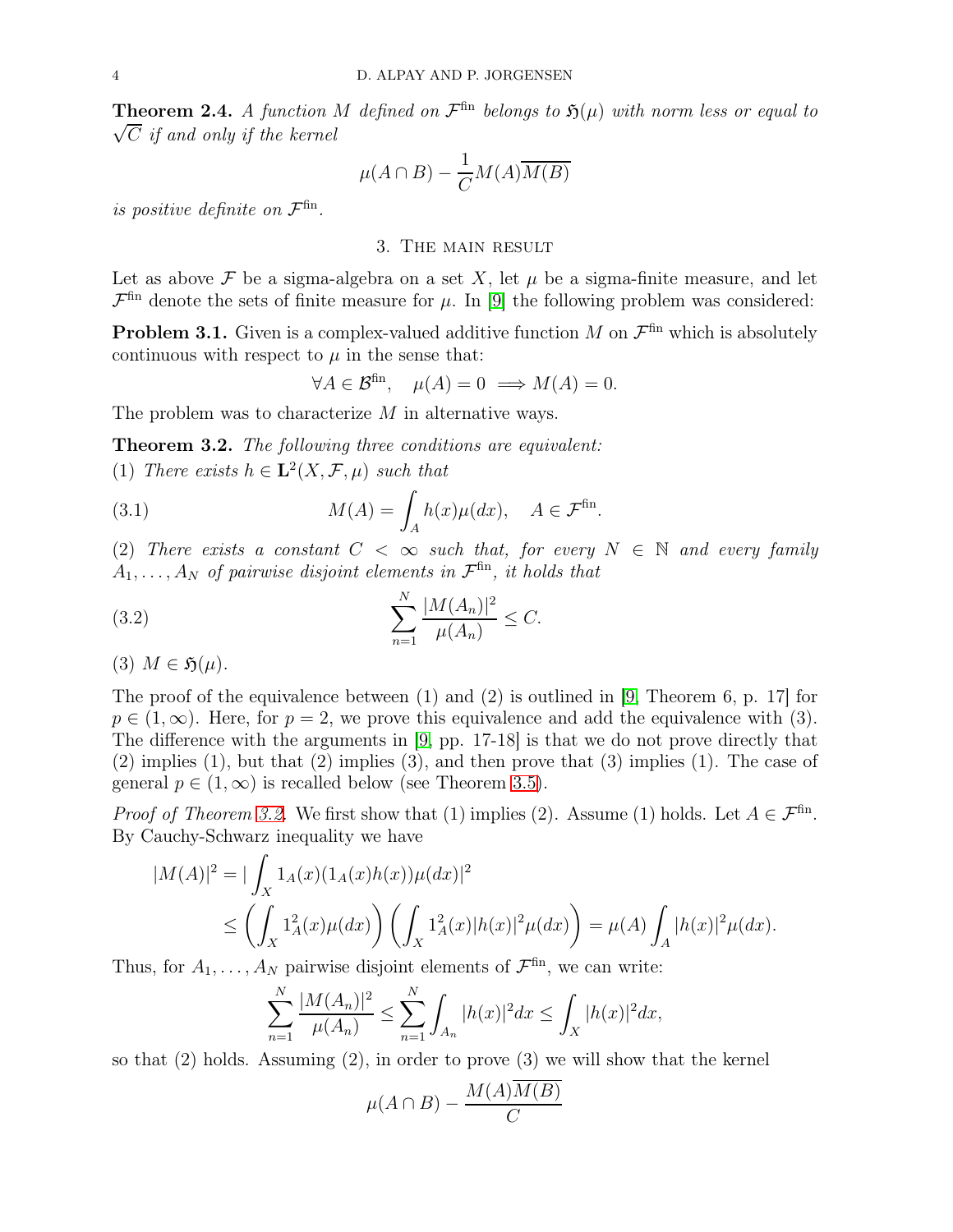is positive definite on  $\mathcal{F}^{\text{fin}}$  for  $C = ||h||_2^2$ . Let  $b_1, \ldots, b_J$  be complex numbers and  $B_1, \ldots, B_J$ be in  $\mathcal{F}^{\text{fin}}$ . Using Lemma [2.3](#page-2-0) we rewrite

$$
\sum_{j=1}^{J} b_j 1_{B_j} = \sum_{n=1}^{N} a_n A_n
$$

where  $a_1, \ldots, a_N \in \mathbb{C}$  and now the  $A_n$  are pairwise disjoint. By Cauchy-Schwarz inequality,

$$
\frac{1}{C} \left| \sum_{n=1}^{N} a_n M(A_n) \right|^2 = \frac{1}{C} \left| \sum_{n=1}^{N} \frac{M(A_n)}{\sqrt{\mu(A_n)}} a_n \sqrt{\mu(A_n)} \right|^2
$$
  

$$
\leq \frac{1}{C} \left( \sum_{n=1}^{N} \frac{M(A_n)|^2}{\mu(A_n)} \right) \left( \sum_{n=1}^{N} |a_n|^2 \mu(A_n) \right)
$$
  

$$
\leq \sum_{\ell,n=1}^{N} a_\ell \overline{a_n} \mu(A_\ell \cap A_n)
$$

since the  $A_n$  are pairwise disjoint. By Theorem [2.4,](#page-3-2) the function  $A \mapsto M(A)$  belongs to  $\mathfrak{H}(\mu)$  with norm at least C. The fact that (3) implies (1) forms the content of Theorem  $2.1.$ 

**Definition 3.3.** We will use the notation  $\nabla_{\mu}$  for the map which to  $M \in \mathfrak{H}(\mu)$  associates h as in  $(3.1)$ , and call it the Krein-Feller derivative. We can therefore rewrite  $(3.1)$  as

<span id="page-4-1"></span>(3.3) 
$$
M(A) = \int_A (\nabla_\mu M)(x) \mu(dx), \quad A \in \mathcal{F}^{\text{fin}}.
$$

Our motivation for this terminology comes from analysis on fractals, where various variants of the operator of differentiation by  $\mu$  appear in the theory of the Krein-Feller diffusion. The generator of the Krein-Feller diffusion is a variant of  $L := \frac{d^2}{dx d\mu}$ . See for instance [\[1,](#page-12-5) [11,](#page-13-4) [12,](#page-13-5) [15,](#page-13-6) [16\]](#page-13-7). See also [\[10\]](#page-13-8).

As a consequence of Theorem [3.2](#page-3-1) we have:

**Corollary 3.4.** The map  $\nabla_{\mu}$  is unitary from  $\mathfrak{H}(\mu)$  onto  $\mathbf{L}^2(X,\mathcal{F},\mu)$ , with adjoint given by

(3.4) 
$$
(\nabla_{\mu}^* g)(A) = \int_A g(x) \mu(dx), \quad A \in \mathcal{F}^{\text{fin}}, \ g \in \mathbf{L}^2(X, \mathcal{F}, \mu).
$$

*Proof.* By Theorem [2.1](#page-2-1) the map [\(3.4\)](#page-4-0) is unitary from  $\mathbf{L}^2(X,\mathcal{F},\mu)$  onto  $\mathfrak{H}(\mu)$ . Denoting temporarily this map by  $I_{\mu}$ , we take  $M \in \mathfrak{H}(\mu)$  of the form  $M(A) = \int_A h(x) \mu(dx)$  (with  $h \in \mathbf{L}^{2}(X, \mathcal{F}, \mu)$ . The fact that  $I_{\mu} = \nabla_{\mu}^{*}$  follows from

<span id="page-4-0"></span>
$$
\langle I_{\mu}g, M\rangle_{\mathfrak{H}(\mu)} = \langle g, h\rangle_{\mu} = \langle g, \nabla_{\mu}M\rangle_{\mu}, \quad g \in \mathbf{L}^{2}(X, \mathcal{F}, \mu).
$$

In the general case where  $p \in (1,\infty)$  the two first items in Theorem [3.2](#page-3-1) are still equivalent, as we now prove; we follow, with a bit more details, the arguments in [\[9,](#page-13-0) pp. 17-18]. One could replace the third condition in Theorem [3.2](#page-3-1) by introducing pairs of spaces in duality (see [\[8,](#page-13-9) [3,](#page-12-6) [2\]](#page-12-7) for the latter), but this will not be done here.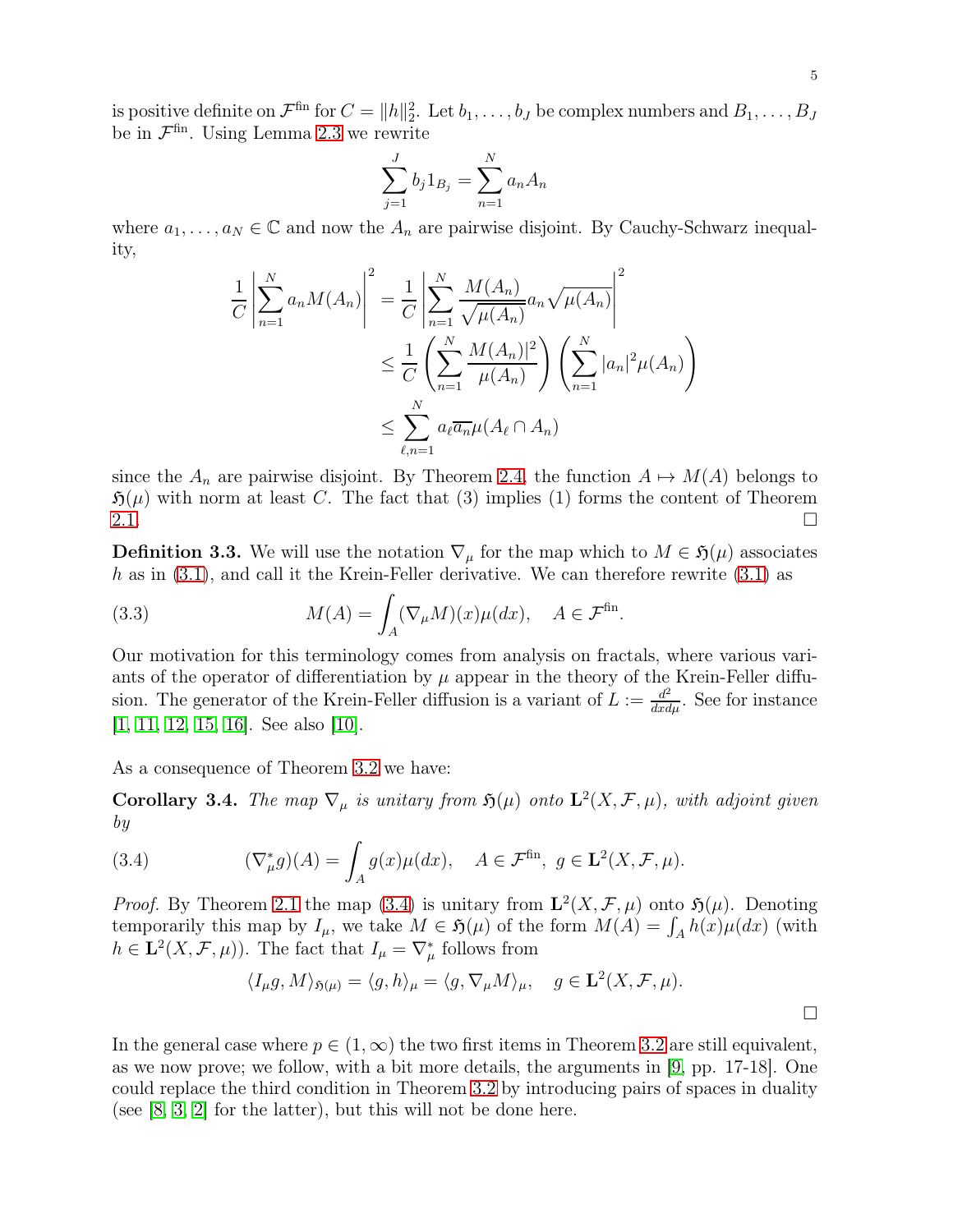<span id="page-5-0"></span>**Theorem 3.5.** (the case  $p \in (1, \infty)$ ) The following are equivalent:<br>(1) There exists  $h \in \mathbf{L}^{p}(Y, \mathcal{F}, \mu)$  each that

(1) There exists 
$$
h \in \mathbf{L}^p(X, \mathcal{F}, \mu)
$$
 such that

(3.5) 
$$
M(A) = \int_A h(x) \mu(dx), \quad A \in \mathcal{F}^{\text{fin}}.
$$

(2) There exists a constant  $C < \infty$  such that, for every  $N \in \mathbb{N}$  and every family  $A_1, \ldots, A_N$  of pairwise disjoint elements in  $\mathcal{F}^{\text{fin}}$ , it holds that

(3.6) 
$$
\sum_{n=1}^{N} \frac{|M(A_n)|^p}{(\mu(A_n))^{p-1}} \leq C.
$$

Proof. The proof follows the proof of Theorem [3.2,](#page-3-1) but now uses Hölder inequality. Assume first that (1) is in force. We have for  $A \in \mathcal{F}^{\text{fin}}$ :

<span id="page-5-1"></span>
$$
|M(A)| \leq \int_X 1_A(x) 1_A(x) |h(x)| \mu(dx)
$$
  
\n
$$
\leq \left( \int_X (1_A(x))^q \mu(dx) \right)^{1/q} \left( \int_X (1_A(x))^p |h(x)|^p \mu(dx) \right)^{1/p}
$$
  
\n
$$
\leq (\mu(A))^{1/q} \left( \int_A |h(x)|^p \mu(dx) \right)^{1/p}.
$$

Since  $p/q = p - 1$  we have

$$
|M(A)|^p \le (\mu(A))^{p-1} \int_A |h(x)|^p \mu(dx).
$$

Hence, for  $A_1, \ldots, A_N$  pairwise disjoint elements of  $\mathcal{F}^{\text{fin}}$  we have:

$$
\sum_{n=1}^N \frac{|M(A_n)|^p}{(\mu(A_n))^{p-1}} = \int_{\cup_{n=1}^N A_n} |h(x)|^p \mu(dx) \le \int_X |h(x)|^p \mu(dx).
$$

Assume now that [\(3.6\)](#page-5-1) is in force and define a map on the linear span of the functions  $1_A$ ,  $A \in \mathcal{F}^{\text{fin}}$ , by

$$
\varphi(f) = \sum_{n=1}^{N} c_n M(A_n),
$$

where  $f = \sum_{n=1}^{N} c_n 1_{A_n}$ , the sets  $A_1, \ldots, A_N$  being moreover pairwise disjoint. Then, by Hölder's inequality (and with  $1/p + 1/q = 1$ )

$$
|\varphi(f)| \leq \sum_{n=1}^{N} |c_n| \mu(A_n)^{1/q} \frac{|M(A_n)|}{(\mu(A_n))^{1/q}}
$$
  
= 
$$
\left(\sum_{n=1}^{N} |c_n|^q \mu(A_n)\right)^{1/q} \left(\sum_{n=1}^{N} \frac{|M(A_n)|^p}{(\mu(A_n))^{p-1}}\right)^{1/p}
$$
  

$$
\leq C \left(\sum_{n=1}^{N} |c_n|^q \mu(A_n)\right)^{1/q}
$$
  
= 
$$
C \left(\int_X |f(x)|^q \mu(dx)\right)^{1/q}
$$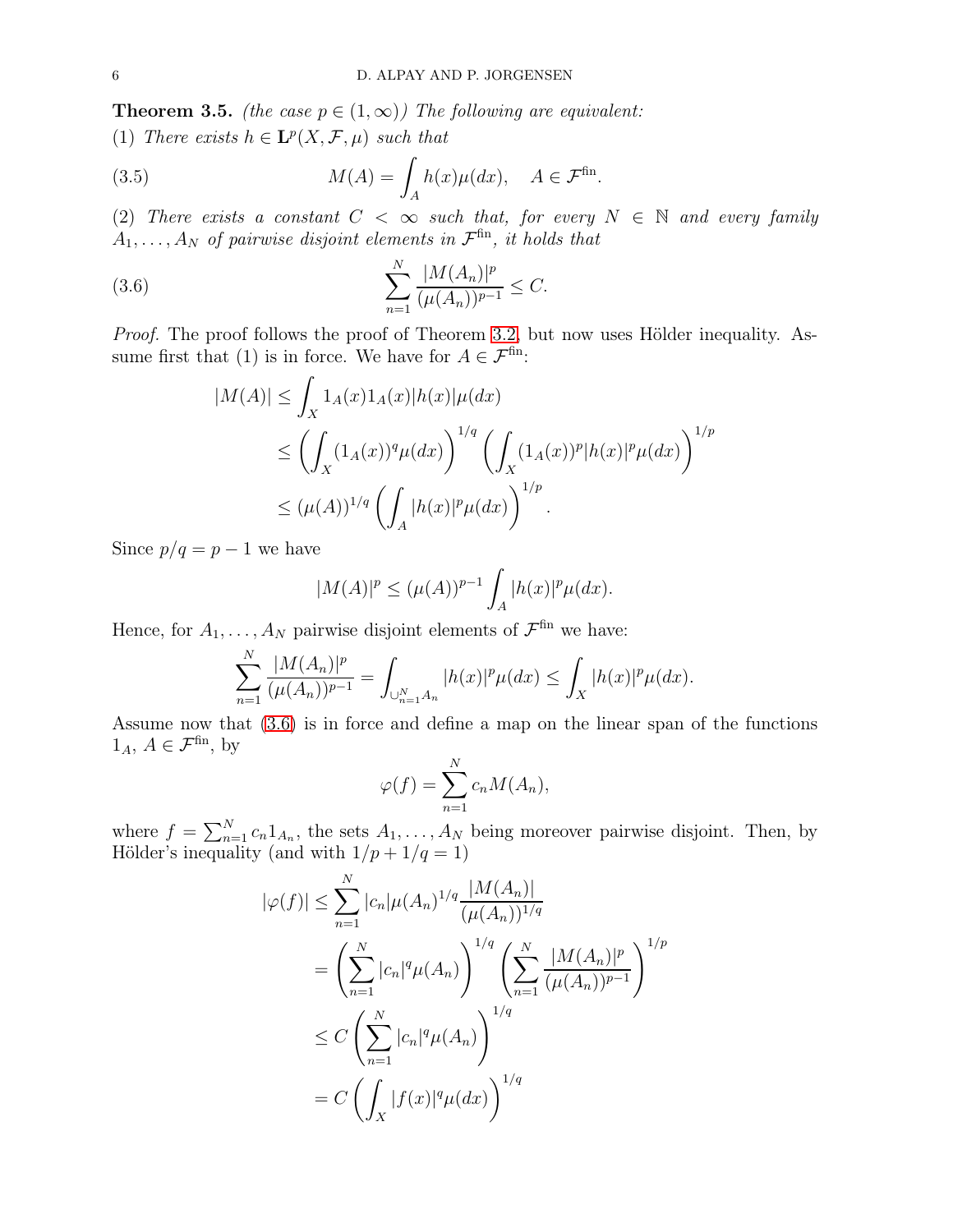since  $p/q = p - 1$  Hence  $\varphi$  extends to a continuous functional on  $\mathbf{L}^q(X, \mathcal{F}, \mu)$ . The claim follows then from Riesz theorem.

As a corollary we have:

**Theorem 3.6.** Let  $p \in (1,\infty)$ . A function f defined on the real line is of the form  $f(x) = \int_0^x g(u)du$  where  $g \in \mathbf{L}^p(\mathbb{R}, \mathcal{B}, du)$  (the Borel sets and the Lebesgue measure) if and only if there exists  $C > 0$ 

$$
\sum_{n=1}^{N} \frac{|f(x_{n+1}) - f(x_n)|^p}{|x_{n+1} - x_n|^{p-1}} \le C
$$

<span id="page-6-0"></span>for all  $N \in \mathbb{N}$  and any ordered set of real points  $x_1 < x_1 < \cdots < x_N$ .

4. APPLICATION TO THE  $\mu$ -BROWNIAN MOTION

Given a measure space  $(X, \mathcal{F})$  and a sigma-finite measure  $\mu$  on X, one introduces in a natural way three Hilbert spaces:

(1) The Hilbert space  $\mathbf{L}^2(X,\mathcal{F},\mu)$ .

(2) The reproducing kernel Hilbert space  $\mathfrak{H}(\mu)$  of functions defined on  $\mathcal{F}^{\text{fin}}$  with reproducing kernel  $K_{\mu}(A, B) = \mu(A \cap B)$ .

(3) A probability space  $\mathbf{L}^2(\Omega, \mathcal{C}, \mathbb{P})$  in which is constructed the  $\mu$ -Brownian motion  $W^{(\mu)}$ with covariance function  $K^{(\mu)}(A, B)$ ,

<span id="page-6-1"></span>(4.1) 
$$
\mathbb{E}(W_A^{(\mu)} W_B^{(\mu)}) = \mu(A \cap B), \quad A, B \in \mathcal{F}^{\text{fin}},
$$

and associated Itô-type stochastic integrals

(4.2) 
$$
V_{\mu}(f) = \int_{X} h(x)dW_x^{(\mu)}, \quad h \in \mathbf{L}^2(X,\mathcal{F},\mu).
$$

**Remark 4.1.** In fact,  $V_{\mu}$  is isometric into any  $L^2$  probability space for which [\(4.1\)](#page-6-1) is satisfied.

We recall the following (see [\[5\]](#page-12-3)):

<span id="page-6-3"></span>**Proposition 4.2.** The map  $V_{\mu}$  is an isometry from  $\mathbf{L}^2(X,\mathcal{F},\mu)$  into  $\mathbf{L}^2(\Omega,\mathcal{C},\mathbb{P})$ .

In the commutative diagram



the maps  $V_{\mu}$  and  $\nabla_{\mu}$  were defined above and the map  $T_{\mu}$  is defined by

<span id="page-6-2"></span>
$$
V_{\mu} \nabla_{\mu} T_{\mu} = I_{\mathbf{L}^2(\Omega, \mathcal{C}, \mathbb{P})},
$$

so that

$$
(4.3) \t\t T_{\mu} = \nabla_{\mu}^* V_{\mu}^*
$$

since  $V_\mu$  is an isometry and  $\nabla_\mu$  is unitary.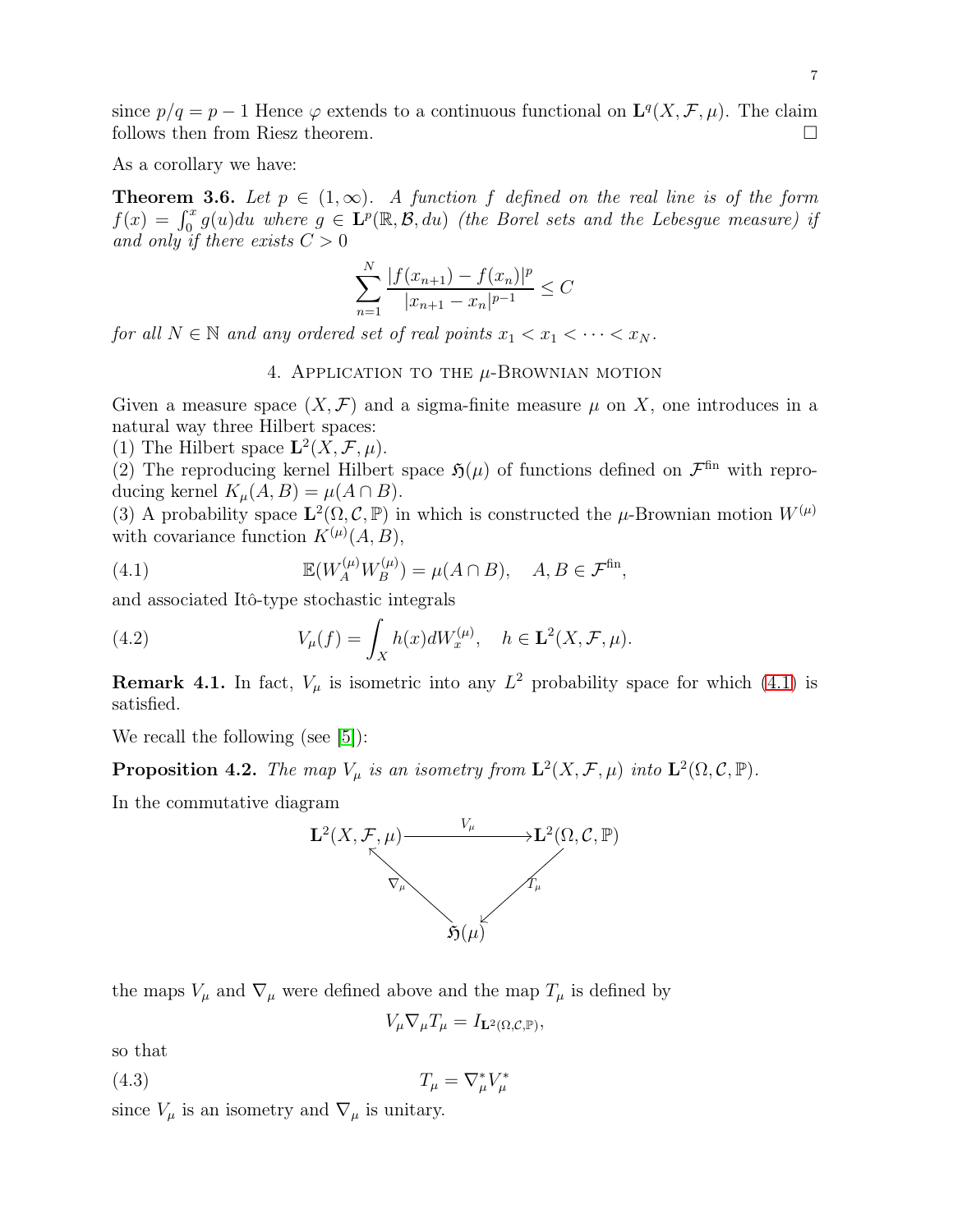**Proposition 4.3.** The map  $T_{\mu}$  and its adjoint are given by

(4.4) 
$$
(T_{\mu}\psi)(A) = \mathbb{E}\left(\psi W_{A}^{(\mu)}\right),
$$

(4.5) 
$$
T_{\mu}^* M = \int_X h(x) dW_x^{(\mu)}
$$

where  $h \in \mathbf{L}^2(X, \mathcal{F}, \mu)$  and  $M \in \mathfrak{H}(\mu)$  is defined by  $M(A) = \int_A h(x) \mu(dx)$ .

*Proof.* Using [\(4.3\)](#page-6-2) we have for  $\psi \in \mathbf{L}^2(\Omega, \mathcal{C}, \mathbb{P})$  and  $A \in \mathcal{F}^{\text{fin}}$ :

<span id="page-7-0"></span>
$$
(T_{\mu}\psi)(A) = \int_{A} (V_{\mu}^{*}\psi)(x)\mu(dx)
$$
  
=  $\langle V_{\mu}^{*}\psi, 1_{A}\rangle_{\mu}$   
=  $\langle \psi, W_{A}^{(\mu)}\rangle_{\mathbb{P}}$   
=  $\mathbb{E}(\psi W_{A}^{(\mu)}).$ 

Furthermore,

(4.6) 
$$
T_{\mu}^* M = V_{\mu} \nabla_{\mu} M = V_{\mu} h = \int_X h(x) dW_x^{(\mu)}.
$$

#### Corollary 4.4. It holds that

(4.7) 
$$
T^*_{\mu}(K^{(\mu)}(\cdot,A)) = W^{(\mu)}_A, \quad A \in \mathcal{F}^{\text{fin}}.
$$

*Proof.* This is a special case of [\(4.6\)](#page-7-0), with  $M(A) = K^{(\mu)}(\cdot, A)$ , corresponding to  $h(x) =$  $1_A(x)$ .

In Theorem [3.2](#page-3-1) we have defined a new kind of derivative, that allows us to give a precise characterization of  $V^*_{\mu}$ , which has the flavor of a derivative operator, and is presented in the following corollary:

**Corollary 4.5.** The adjoint of the map  $V_\mu$  is given by

<span id="page-7-3"></span>(4.8) 
$$
V_{\mu}^*\psi = \nabla_{\mu} \mathbb{E}(\psi W_{\cdot}^{(\mu)}),
$$

which we will also write as

<span id="page-7-2"></span>(4.9) 
$$
(V_{\mu}^*\psi)(x) = \frac{d\mathbb{E}(\psi W_{\cdot}^{(\mu)})}{d\mu}(x),
$$

the precise meaning of this expression being given in terms of the operator  $\nabla_{\mu}$ .

Remark 4.6. It follows from the above and from Proposition [4.2](#page-6-3) that

<span id="page-7-1"></span>(4.10) 
$$
\int_X (\nabla^*_{\mu} \psi)(x) dW_x^{(\mu)} = \mathbb{E}(\psi | \mathcal{C}_{\mu})
$$

holds for all  $\psi \in \mathbf{L}^2(\Omega, \mathcal{C}, \mathbb{P})$ . Hence [\(4.10\)](#page-7-1) justifies calling  $\psi \mapsto V^*_{\mu} \psi$  an Itô derivative.

We now interpret some of the previous results in terms of a conditional expectation in the underlying probability space  $\mathbf{L}^2(\Omega, \mathcal{C}, \mathbb{P})$ .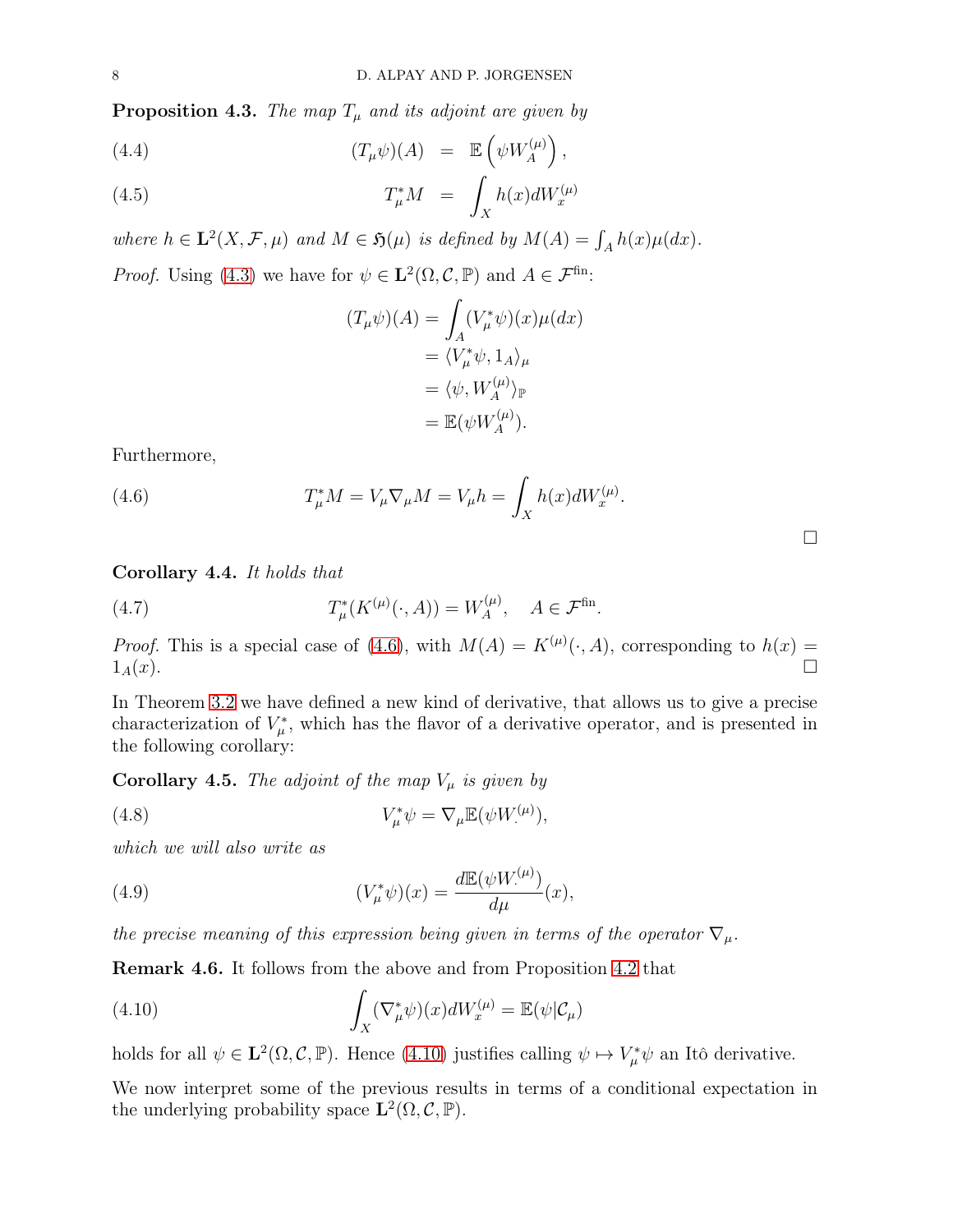**Proposition 4.7.** Let  $\mathcal{C}_{\mu}$  denote the sigma-algebra generated by the random variables  $W^{(\mu)}_A$  $A^{(\mu)}$ ,  $A \in \mathcal{F}^{\text{fin}}$ . Then,

<span id="page-8-2"></span>(4.11) 
$$
T_{\mu}^*T_{\mu} = \mathbb{E}(\cdot|\mathcal{C}_{\mu}).
$$

*Proof.* In view of [\(4.3\)](#page-6-2), and since  $\nabla_{\mu}$  is unitary, it is enough to show that

(4.12) 
$$
V_{\mu}V_{\mu}^*\psi = \mathbb{E}(\psi|\mathcal{C}_{\mu}), \quad \psi \in \mathbf{L}^2(\Omega, \mathcal{C}, \mathbb{P}),
$$

i.e. the  $\mathcal{C}_{\mu}$  conditional expectation. This in turn is equivalent to verify that

(4.13) 
$$
\langle V_{\mu} V_{\mu}^* \psi, \int_X f(x) dW_x^{(\mu)} \rangle_{\mathbb{P}} = \mathbb{E}(\psi(\overline{\int_X f(x) dW_x^{(\mu)}})), \quad \forall f \in \mathbf{L}^2(X, \mathcal{F}, \mathbb{P}),
$$

i.e.

(4.14) 
$$
\langle V_{\mu}V_{\mu}^*\psi, V_{\mu}f\rangle_{\mathbb{P}} = \mathbb{E}_P(\psi(\overline{\int_X f(x)dW_x^{(\mu)}})).
$$

We can restrict f to be of the form  $1_A$  with  $A \in \mathcal{F}^{\text{fin}}$ . Since  $V_\mu$  is an isometry [\(4.14\)](#page-8-1) becomes equivalent to

<span id="page-8-1"></span>
$$
\int_A (V_\mu^* \psi)(x) \mu(dx) = \mathbb{E}(\psi W_A).
$$

Applying  $\nabla_{\mu}$  on both sides we get

<span id="page-8-3"></span>
$$
V_{\mu}^*\psi = \nabla_{\mu}(\mathbb{E}(\psi W_A)),
$$

which is nothing but  $V_{\mu}^* = \nabla_{\mu} T_{\mu}$ , which holds in view of [\(4.3\)](#page-6-2).

**Remark 4.8.** We set  $Q_{\mu} = V_{\mu}V_{\mu}^*$ . Note that

<span id="page-8-0"></span>(4.15)  $Q_{\mu}V_{\mu} = V_{\mu}$ .

#### 5. Transition-probability systems

There are diverse approaches to the following general question: Given some stochastic data, then find an appropriate probability space  $(\Omega, \mathcal{C}, \mathbb{P})$  that realizes what is needed for the particular data at hand. Below we make this precise and we offer a brief outline with citations, especially [\[17,](#page-13-10) [21\]](#page-13-11). By probability space  $(\Omega, \mathcal{C}, \mathbb{P})$  we mean a triple consisting of a sample set  $\Omega$ , a sigma-algebra of events, and a probability measure  $\mathbb P$  defined on  $\mathcal{C}$ . Of the following four approaches to the problem, for our present purpose, number (ii) is best suited. The list of four is: (i) via Kolmogorov consistency, (ii) via Gaussian Hilbert space,  $(iii)$  via transition kernels, and with the use of  $(iv)$  generalized Gelfand triples. While for many purposes, the Kolmogorov consistency construction  $(i)$  is more constructive; here (ii) is better, i.e., via (ii) we obtain a probability space  $(\Omega, \mathcal{C}, \mathbb{P})$  from the following Gaussian Hilbert space construction: Starting with a Hilbert space  $\mathcal{H}$ , we select a realization of the vectors  $h \in \mathcal{H}$  as a canonical Gaussian process  $W_h$ . Hence, the realization of a Gaussian Hilbert space in some  $(\Omega, \mathcal{C}, \mathbb{P})$  has its associated covariance kernel equal to the inner product from  $H$ . Here we may use construction (ii) on the canonical and universal Hilbert space in the sense of Nelson and Schwartz. We recall that this universal Hilbert space is a Hilbert space of specific equivalence classes of pairs.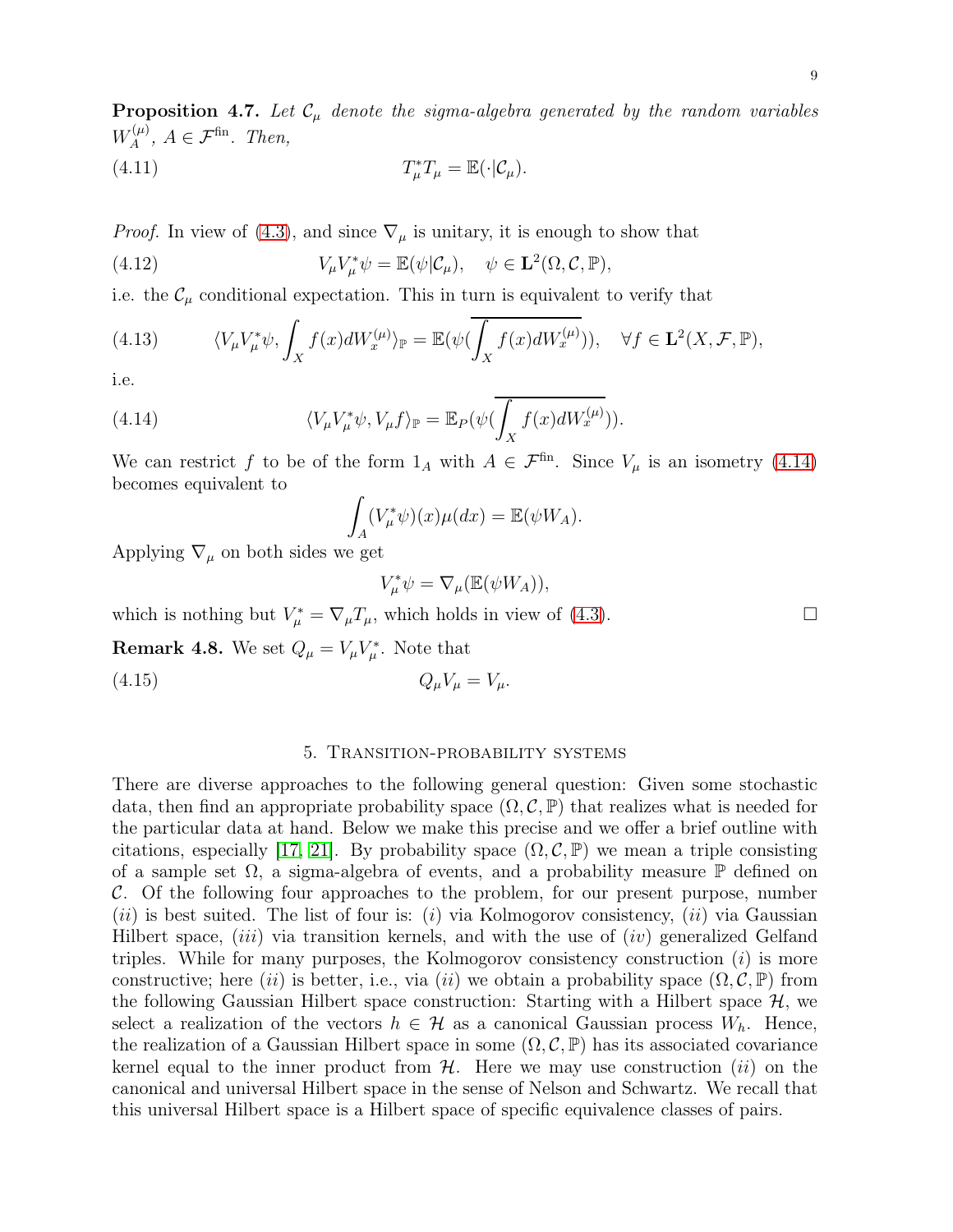Discussion of (ii): For our present applications, we begin with a given generalized measure space  $(X, \mathcal{F})$ , where  $\mathcal F$  is a prescribed sigma-algebra. Consider systems of positive measures  $(\mu)$ . We note that the positive measures  $\mu$  will be based on the same F, but of course the ring  $\mathcal{F}^{\text{fin}}(\mu)$  will depend on  $\mu$ . Of the books covering Gaussian Hilbert space and their applications, we stress [\[17\]](#page-13-10). Summary of details for the construction leading from H to  $(\Omega, \mathcal{C}, \mathbb{P})$  has: (a) We let  $\mathcal{H} = \mathfrak{H}_{(X,\mathcal{F})}$  to be the universal Hilbert space in the sense of Nelson and Schwartz, and then:  $(b)$ , via an associated system of Itô-isometries, we pass to a choice of a "universal"  $(\Omega, \mathcal{C}, \mathbb{P})$  probability space. Specializing to two  $\mu$ -Brownian motions, say  $W^{(\mu_i)}$ ,  $i = 1, 2$ , for  $(\Omega, \mathcal{C}, \mathbb{P})$  they will be independent if and only if the two measures  $\mu_i$  are mutually singular.

In brief summary, the remaining two approaches are as follows: *(iii)* Fix a system  $(\mu)$ , create an associated system of transition kernels, and then construct  $(\Omega, \mathcal{F}, \mathbb{P})$  from the combined Markov kernels. For other purposes, of course, we have  $(iv)$  Gelfand triple constructions, see e.g., [\[6\]](#page-12-8). For completeness we recall the construction of the universal Hilbert space; see [\[18\]](#page-13-12).

**Definition 5.1.** Given a fixed measure space  $(X, \mathcal{F})$ , the associated universal Hilbert space  $\mathfrak{H}_{(X,\mathcal{F})}$  consists of equivalence classes of pairs  $(f,\mu)$ , where  $\mu$  is a positive measure on  $(X, \mathcal{F})$  and  $f \in \mathbf{L}^{2}(X, \mathcal{F})$ . One says that  $(f_1, \mu_1) \sim (f_2, \mu_2)$  if there exists a positive measure  $\nu$  on  $(X, \mathcal{F})$  such that  $\mu_1 \ll \nu$  and  $\mu_2 \ll \nu$  and

(5.1) 
$$
f_1 \sqrt{\frac{d\mu_1}{d\nu}} = f_2 \sqrt{\frac{d\mu_2}{d\nu}}, \quad \nu \ a.e.
$$

It is known (see [\[18\]](#page-13-12)) that [\(5.1\)](#page-9-0) is indeed an equivalence relation, and an equivalence class for this relation will be denoted by  $f\sqrt{\mu}$ . The set of equivalence classes endowed with the norm  $||f\sqrt{\mu}||_{\mathfrak{H}_{(X,\mathcal{F})}}^2 = \int_X |f(x)|^2 \mu(dx)$  where  $(f,\mu) \in \mathfrak{f}\sqrt{\mu}$  is a Hilbert space. We denote by  $\mathbf{L}^2(\Omega, \mathcal{C}, \mathbb{P})$  the associated universal probability space, constructed as follows: One considers an orthonormal basis  $(e_a)_{a \in A}$  of  $\mathfrak{H}_{(X,\mathcal{F})}$  and build

<span id="page-9-0"></span>
$$
\Omega = \prod_{a \in A} (\mathbb{R}, \frac{1}{\sqrt{2\pi}} e^{-\frac{x^2}{2}} dx),
$$

endowed with the cylinder algebra; see [\[20,](#page-13-13) pp. 38-39].

**Theorem 5.2.** The Itô integrals pass through the equivalence relation, meaning that the map

$$
f\sqrt{\mu} \ \mapsto \ V_{\mu}f \in \mathbf{L}^{2}(\Omega, \mathcal{C}, \mathbb{P})
$$

is a well defined isometry from the universal Hilbert space into the associated universal probability space.

Proof. It holds that

$$
\int_X f_1(x)dW_x^{(\mu_1)} = \int_X f_1(x)\sqrt{\frac{d\mu_1}{d\nu}}(x)dW_x^{(\nu)} = \int_X f_2(x)\sqrt{\frac{d\mu_2}{d\nu}}(x)dW_x^{(\nu)} = \int_X f_2(x)dW_x^{(\mu_2)}.
$$

As a corollary we have: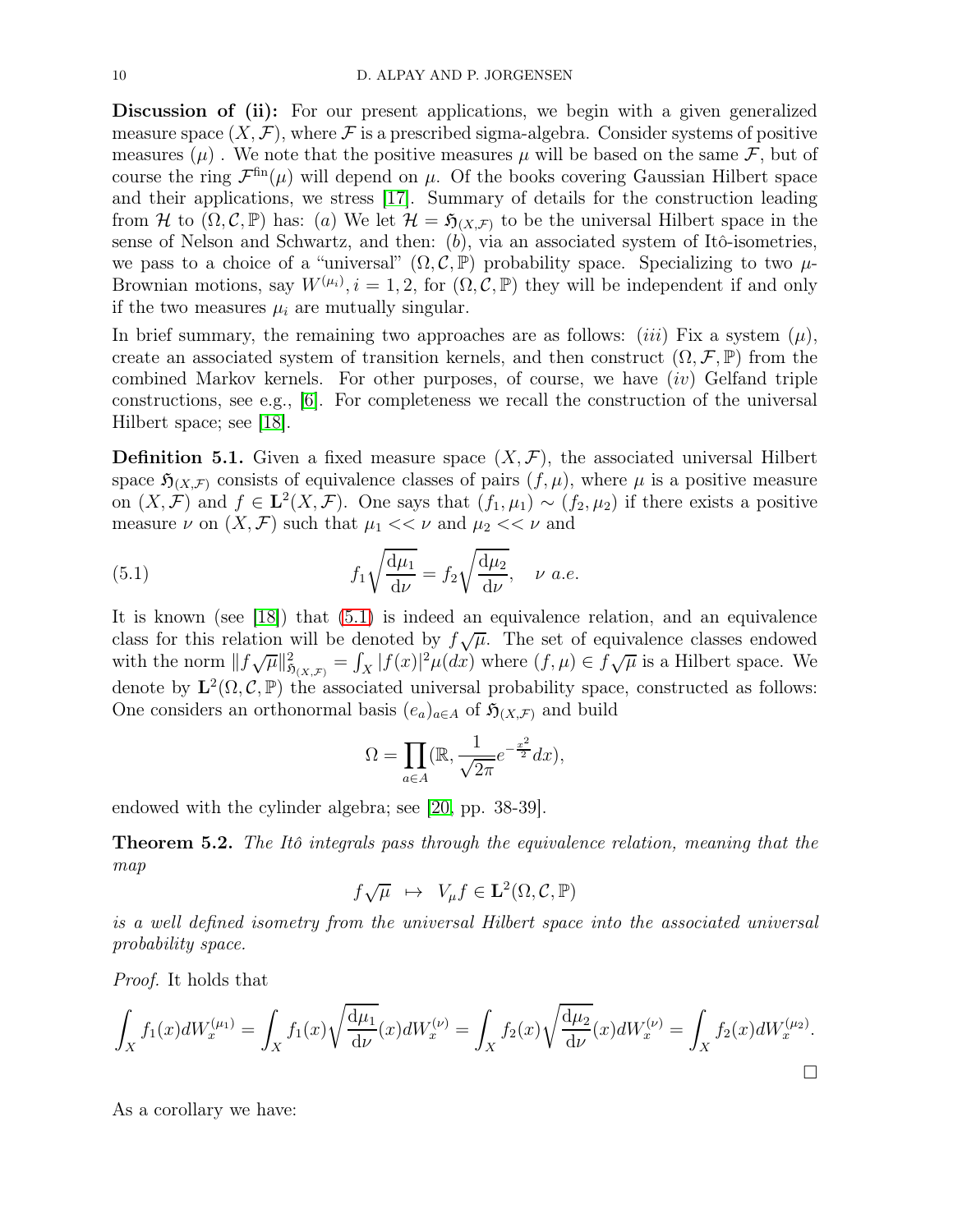**Corollary 5.3.** Given two sigma-finite measures  $\mu_1$  and  $\mu_2$  on X. The following are equivalent:

- (1)  $\mu_1$  and  $\mu_2$  are mutually singular.
- (2) The corresponding  $\mu$ -Brownian motions  $W^{(\mu_1)}$  and  $W^{(\mu_2)}$  are independent.

<span id="page-10-0"></span>Theorem 5.4. (transition probability systems) Using notation [\(4.9\)](#page-7-2) we have:

(5.2) 
$$
V_{\mu_1}^*(W_B^{(\mu_2)})(x) = \frac{\mathrm{d}\mathbb{E}(W_{\mu_1}^{(\mu_1)}W_B^{(\mu_2)})}{\mathrm{d}\mu_1}(x)
$$

(5.3) 
$$
V_{\mu_2}^*(W_A^{(\mu_1)})(y) = \frac{\mathrm{d}\mathbb{E}(W_{\cdot}^{(\mu_2)}W_A^{(\mu_1)})}{\mathrm{d}\mu_2}(y).
$$

*Proof.* The first formula is a special case of [\(4.8\)](#page-7-3) with  $\mu = \mu_1$  and  $\psi = W_B^{(\mu_2)}$  $B^{\left(\mu_2\right)}$ . The second formula interchanges the indices 1 and 2.



Notation 5.5. We set

<span id="page-10-4"></span>(5.4) 
$$
\frac{\mathrm{d}\mathbb{E}(W_{\cdot}^{(\mu_1)}W_B^{(\mu_2)})}{\mathrm{d}\mu_1}(x) = P(x, B)
$$

(5.5) 
$$
\frac{\mathrm{d}\mathbb{E}(W_{A}^{(\mu_2)}W_{A}^{(\mu_1)})}{\mathrm{d}\mu_2}(y) = Q(y,A).
$$

<span id="page-10-1"></span>Theorem 5.6. It holds that

<span id="page-10-3"></span>(5.6) 
$$
(V_{\mu_1}^* V_{\mu_2} f_2) (x) = \int_X P(x, dy) f_2(y), \quad f_2 \in \mathbf{L}^2(X, \mathcal{F}, \mu_2)
$$

(5.7) 
$$
(V_{\mu_2}^* V_{\mu_1} f_1) (y) = \int_X Q(y, dx) f_1(x), \quad f_1 \in \mathbf{L}^2(X, \mathcal{F}, \mu_1).
$$

*Proof.* It is enough to prove these formulas with  $f_2 = 1_B$  in the first case and  $f_1 = 1_A$  in the second case.  $(5.6)$  reduces then to  $(5.4)$ . Formula  $(5.7)$  follows in a similar way from  $(5.5)$ .

<span id="page-10-2"></span>Theorem 5.7. (reversibility) In the above notations, the following holds:

(5.8) 
$$
\int_{A} P(x, B) \mu_1(dx) = \int_{B} Q(y, A) \mu_2(dy) = \mathbb{E}(W_A^{(\mu_1)} W_B^{(\mu_2)}), \quad A, B \in \mathcal{F}^{\text{fin}}.
$$

*Proof.* This is just an application of [\(3.3\)](#page-4-1) to the functions M and N defined by  $M(A) =$  $N(B) = \mathbb{E}(W_A^{(\mu_1)} W_B^{(\mu_2)})$ B  $\Box$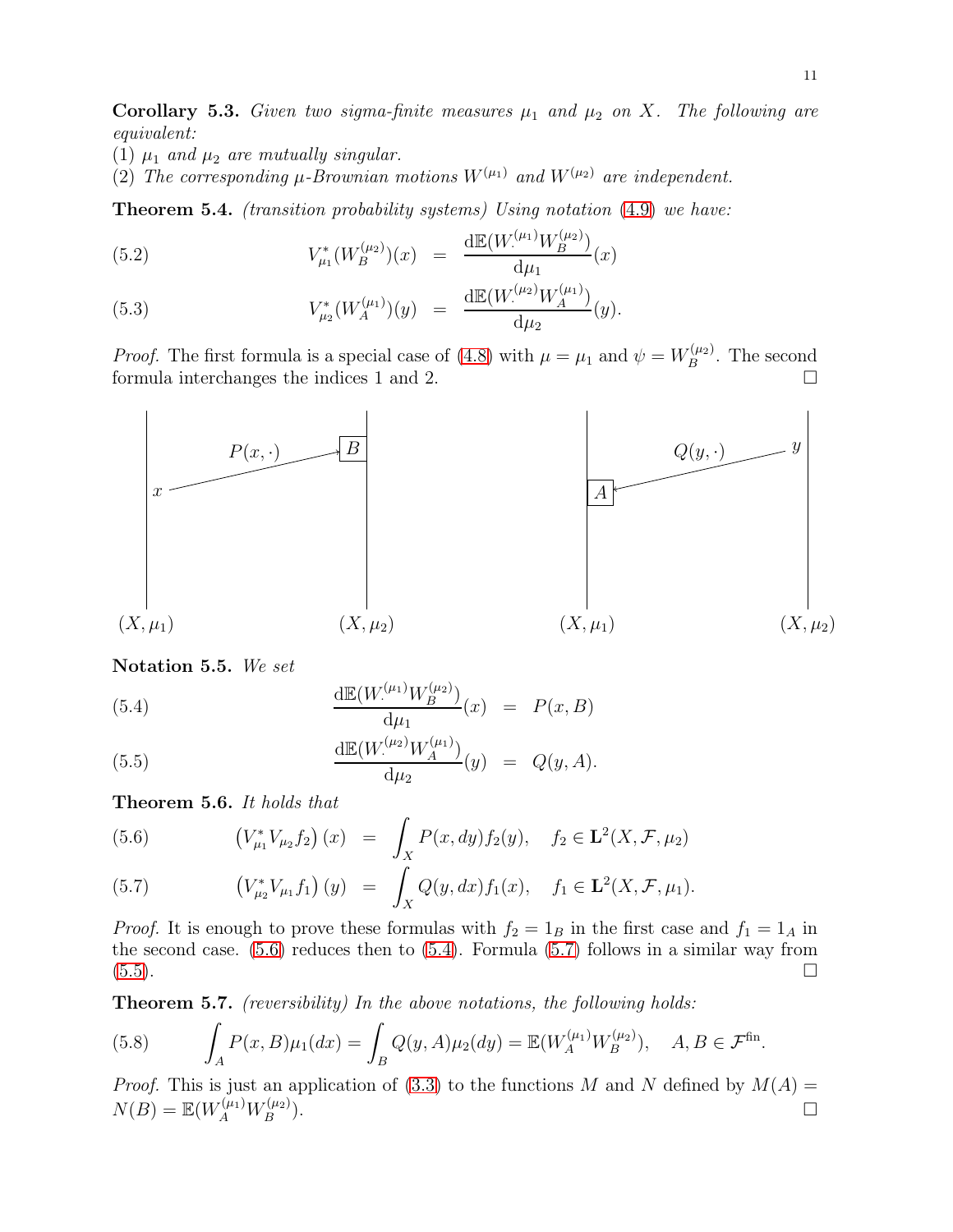We now study a related Markov property, and begin with a definition. In the statement, and as in Proposition [4.7,](#page-8-2) we denote by  $\mathcal{C}_{\mu}$  the sigma-algebra generated by the  $\mu$ -Brownian motion.

**Definition 5.8.** Let  $\mu_2$  and  $\mu_3$  be two sigma-finite positive measures on  $(X, \mathcal{F})$ . We say that the transition  $\mu_2 \longrightarrow \mu_3$  is anticipating if

$$
(5.9) \t\t\t\t\t\mathcal{C}_{\mu_3} \subset \mathcal{C}_{\mu_2}.
$$

With  $Q_{\mu}$  as in Remark [4.8](#page-8-3) we can rewrite [\(5.9\)](#page-11-1) in terms of orthogonal projections as

(5.10) 
$$
Q_{\mu_3} = Q_{\mu_2} Q_{\mu_3}.
$$

We set for  $f_2 \in \mathbf{L}^2(X, \mathcal{F}, \mu_2)$ 

<span id="page-11-1"></span>
$$
(V_1^* V_2 f_2)(x) = \int_X P_{1 \mapsto 2}(x, dy) f_2(y), \quad \mu_1 \, a.e.
$$

see [\(5.6\)](#page-10-3), and similarly for other indices.

**Theorem 5.9.** Given three positive sigma-finite measures  $\mu_1, \mu_2, \mu_3$  on X the following are equivalent:

(1) The transition equation

<span id="page-11-2"></span>(5.11) 
$$
P_{1 \mapsto 3}(x, B) = \int_{X} P_{1 \mapsto 2}(x, dy) P_{2 \mapsto 3}(y, B), \quad B \in \mathcal{F}^{\text{fin}}
$$

holds.

(2)  $\mu_3$  is anticipating  $\mu_2$ .

Proof. The Markov property [\(5.11\)](#page-11-2) follows from the operator identity

(5.12) 
$$
(V_1^* V_2)(V_2^* V_3) = V_1^* V_3,
$$

which we rewrite as

$$
V_1^* Q_2 Q_3 V_3 = V_1^* Q_3 V_3.
$$

<span id="page-11-0"></span>It is immediate that the converse implication holds as well.

<span id="page-11-3"></span>6. Adjoint of the composition map

We now go back to the example presented in the introduction. The setting consists of a measure space  $(X, \mathcal{F})$ , an endomorphism  $\sigma$  of X, and a sigma-finite measure  $\mu$  which is  $\sigma$ -invariant (see [\(1.3\)](#page-1-2)). We compute the adjoint of the composition map [\(1.4\)](#page-1-3) using the Krein-Feller derivative.

**Theorem 6.1.** The adjoint of the operator  $S$  is given by the Krein-Feller derivative of the map

(6.1) 
$$
A \mapsto M_g(A) = \int_X 1_A(\sigma(x))g(x)\mu(dx).
$$

*Proof.* Let  $f \in L^2(X, \mathcal{F}, \mu)$ . The composition map S is isometric and therefore there exists  $h \in \mathbf{L}^2(X, \mathcal{F}, \mu)$  such that

(6.2) 
$$
\int_X f(\sigma(x)) \overline{g(x)} \mu(dx) = \int_X f(x) \overline{h(x)} \mu(dx).
$$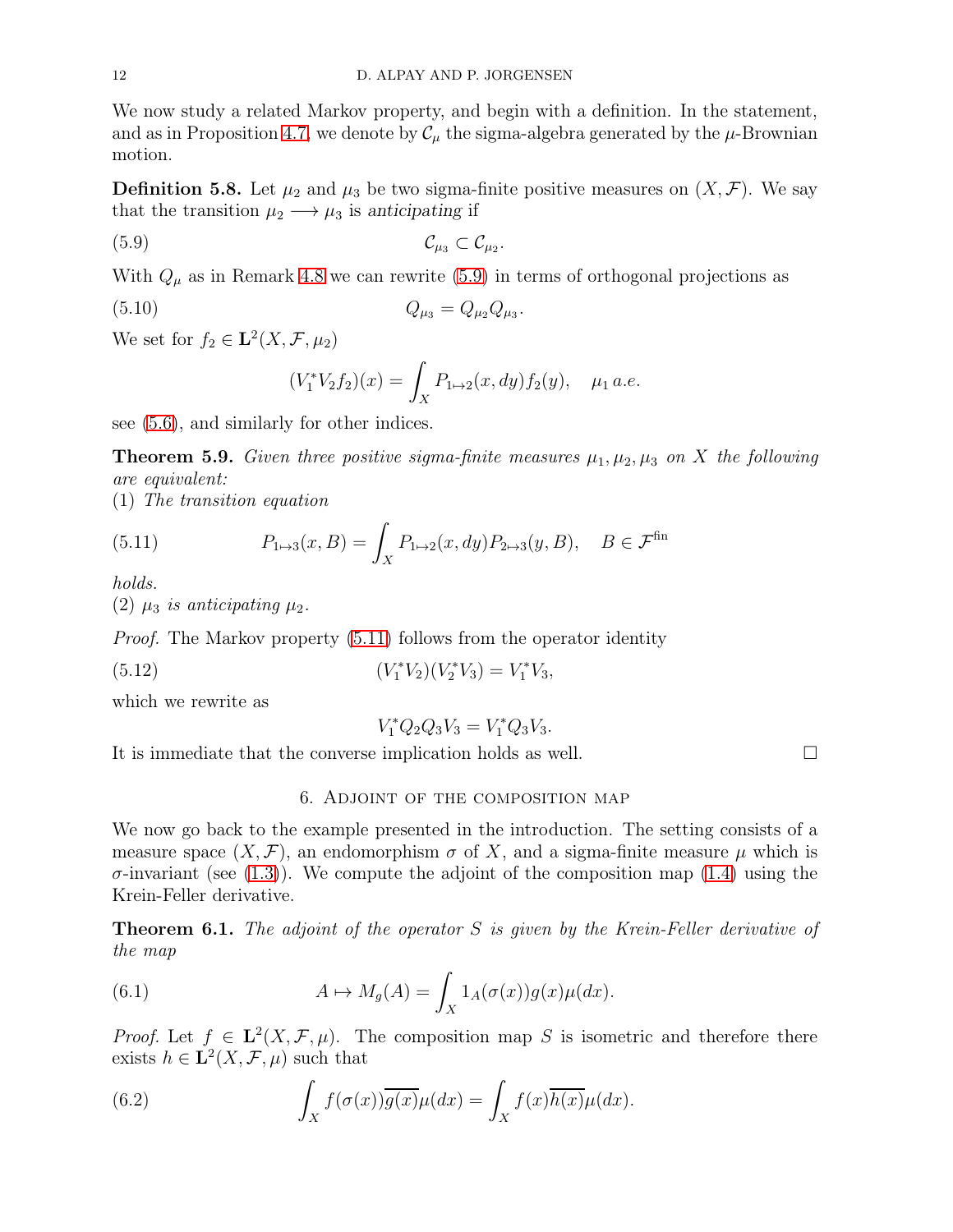Taking conjugate and setting  $f = 1_A$  with  $A \in \mathcal{F}^{\text{fin}}$  we have:

(6.3) 
$$
\int_X 1_A(\sigma(x))g(x)\mu(dx) = \int_A h(x)\mu(dx).
$$

If follows from Theorem [3.2](#page-3-1) that the function [\(6.1\)](#page-11-3) belongs to  $\mathfrak{H}(\mu)$  and has Krein-Feller derivative  $h$ .

**Remark 6.2.** In an informal way one sometimes uses the notation  $(g\mu) \circ \sigma^{-1}$  for the map  $M<sub>g</sub>$ , and the adjoint is given by the formula

(6.4) 
$$
S^*g = \nabla_{\mu} ((g\mu) \circ \sigma^{-1}).
$$

Remark 6.3. We now check directly that the map [\(6.1\)](#page-11-3) satisfies [\(3.2\)](#page-3-4). To that purpose, let  $N \in \mathbb{N}$  and let  $A_1, \ldots, A_N$  be non-intersecting elements of  $\mathcal{F}^{\text{fin}}$ . We note that

$$
1_A(\sigma(x)) = 1_{\sigma^{-1}(A)}(x)
$$

and rewrite  $M_g$  as  $M_g(A) = \int_X 1_{\sigma^{-1}(A)}(1_{\sigma^{-1}(A)}g(x))\mu(dx)$ . We then obtain from Cauchy-Schwarz inequality

$$
|M_g(A_n)|^2 \le \mu(\sigma^{-1}(A_n)) \int_{\sigma^{-1}(A_n)} |g(x)|^2 \mu(dx)
$$
  
=  $\mu(A_n) \int_{\sigma^{-1}(A_n)} |g(x)|^2 \mu(dx)$ 

since  $\mu$  is  $\sigma$ -invariant. Furthermore the sets  $\sigma^{-1}(A_n)$  are disjoints since the  $A_n$  are pairwise disjoints. Hence

$$
\sum_{n=1}^{N} \frac{|M_g(A_n)|^2}{\mu(A_n)} \le \int_{\sigma^{-1}(A_n)} \sum_{n=1}^{N} \frac{\mu(A_n)}{\mu(A_n)} |g(x)|^2 \mu(dx)
$$
  

$$
\le \int_{\bigcup_{n=1}^{N} \sigma^{-1}(A_n)} |g(x)|^2 \mu(dx)
$$
  

$$
\le ||g||_2.
$$

#### <span id="page-12-0"></span>Acknowledgments

Daniel Alpay thanks the Foster G. and Mary McGaw Professorship in Mathematical Sciences, which supported this research.

#### <span id="page-12-1"></span>**REFERENCES**

- <span id="page-12-5"></span>[1] S. Albeverio and L. Nizhnik. A Schrödinger operator with a  $\delta'$ -interaction on a Cantor set and Krein-Feller operators. Math. Nachr., 279(5-6):467–476, 2006.
- <span id="page-12-7"></span>[2] D. Alpay. On linear combination of positive functions, associated reproducing kernel spaces and a nonhermitian Schur algorithm. Arch. Math. (Basel), 58:174–182, 1992.
- <span id="page-12-6"></span>[3] D. Alpay. A theorem on reproducing kernel Hilbert spaces of pairs. Rocky Mountain J. Math., 22:1243–1257, 1992.
- <span id="page-12-2"></span>[4] D. Alpay and P. Jorgensen. New characterizations of reproducing kernel Hilbert spaces and applications to metric geometry. Opuscula Mathematica, 41:283–300, 2021.
- <span id="page-12-3"></span>[5] D. Alpay and P. Jorgensen. mu-Brownian motion, dualities, diffusions, transforms, and reproducing kernel spaces. Journal of Theoretical Probability. Accepted. To appear, 2022.
- <span id="page-12-8"></span>[6] D. Alpay, P. Jorgensen, and D. Levanony. On the equivalence of probability spaces. J. Theoret. Probab., 30(3):813–841, 2017.
- <span id="page-12-4"></span>[7] N. Aronszajn. Theory of reproducing kernels. Trans. Amer. Math. Soc., 68:337–404, 1950.